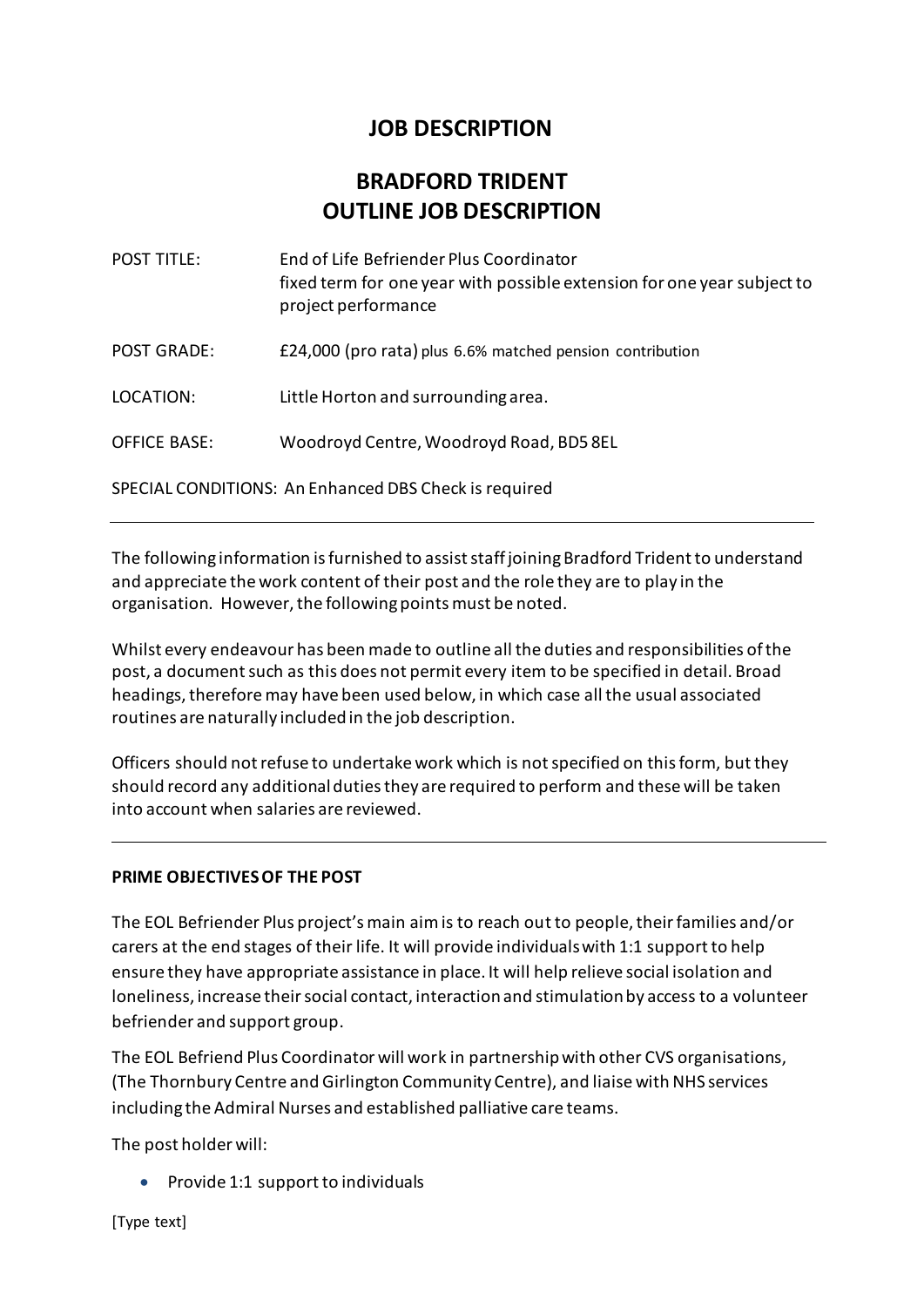- Provide volunteer recruitment, training and ongoing support
- Develop and support peer groups

# **CORE VALUES**

- Contribute to the vision, goals and values of Bradford Trident
- Keep personal information confidential
- Acknowledge individuals beliefs and identity
- Demonstrate sensitivity to the race, culture, religion, language and sexuality of all people in the working environment
- Promote people's rights and choices
- Take personal responsibility for following and promoting the policies and procedures of Bradford Trident

### **SPECIFIC RESPONSIBILITIES**

- **1. Accept referrals into EOL BP in line with criteria and undertake assessments as required** 
	- Take referrals and assess them in line with VCS procedures
	- Undertake a home visit to assess suitability of prospective service users.
	- Accept referrals if appropriate

## **2. Provide 1-2-1 support to EOL BP clients**

- To arrange meetings with the person in their home or a mutually agreed place in order to identify activities/services that may benefit the individual
- Identify other health/ wellbeing needs of carers/ family members that they can signpost on to resolve.
- Ensure the client knows about Advance Care Planning
- Ensure the client has support to use 'Right Conversation' techniques to improve consultations with health professional
- Provide information about and referral to a Befriender to provide ongoing support
- **3. Recruit and select EOL BP befrienders. Develop and deliver training to and support the befrienders** 
	- Recruit, interview and select all befriending volunteers in line with current practice.
	- Ensure that all volunteers recruitment and induction processes are completed, monitored and maintained efficiently (e.g. 2 references, DBS checks, Mandatory Training completed)
	- Develop and access appropriate training including developments and issues in the areas of bereavement / EOL/ Palliative Care
	- Provide appropriate training before placement.
	- Provide ongoing training and group support for volunteers.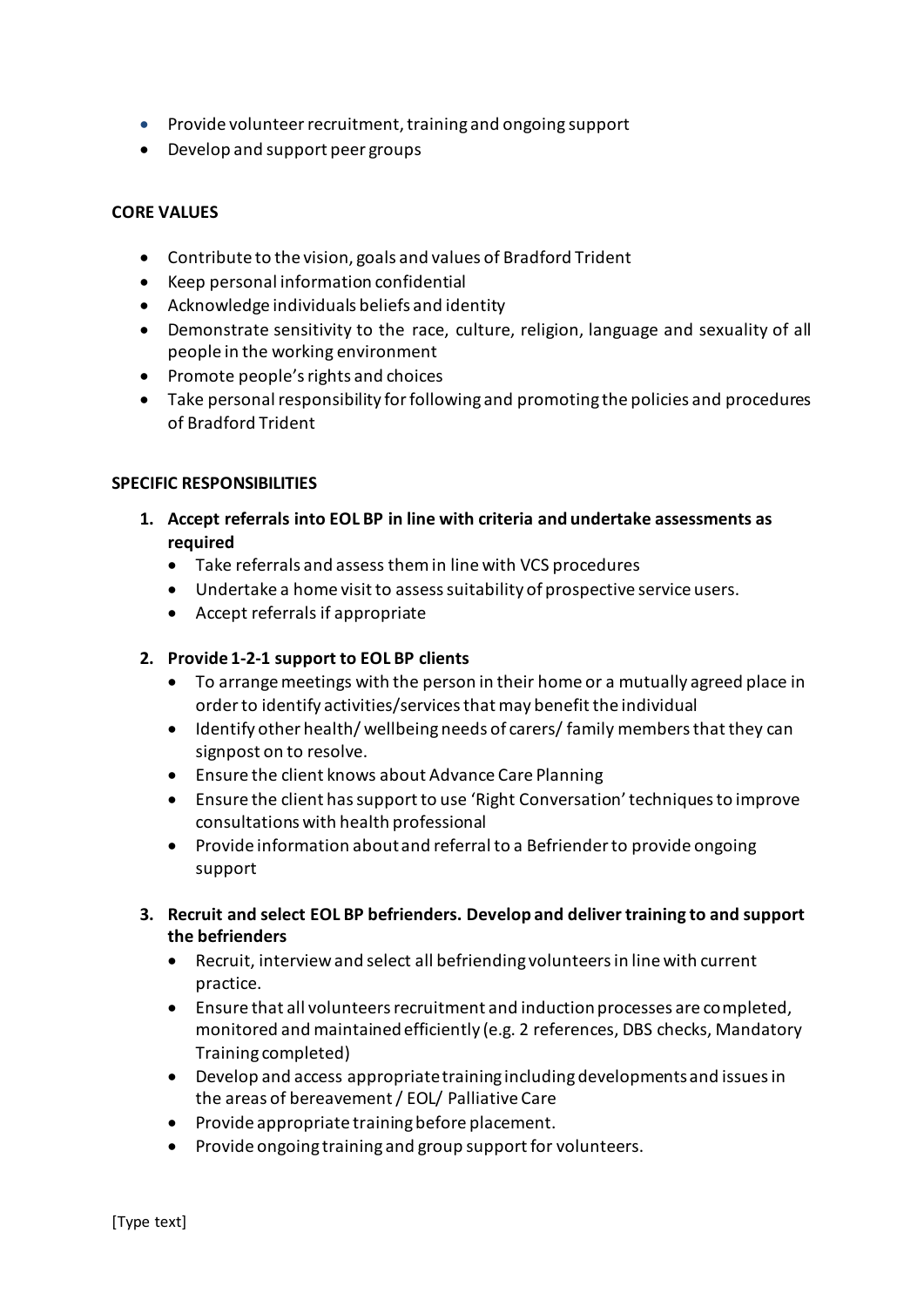- Maintain regular contact as required to ensure effective 1:1 support and supervision for volunteers.
- **4. Match users and volunteers and provide ongoing support to the relationship as required and deal with issues that may arise**
	- Match assessed clients and befriending volunteers.
	- While clients/ volunteers are waiting to be matched, maintain regular contact and visit clients as appropriate
	- Once a match has been made, facilitate the first meeting.
	- Once a match is in place, support volunteers through regular supervision and be available to deal with any issues of concern that may arise about the changing health needs of the client
	- Support volunteers /client where it is an inappropriate match and act accordingly
	- Ensure Befriending support is withdrawn in an empathic manner when the health of the client deteriorates

# **5. Develop peer support group**

- Work with volunteers, clients and their family/carers to develop a monthly peer support group
- Ensure an accessible venue
- Link with agencies to provide speakers

### **6. Actively participate in the development of the service.**

- Be responsible for the ongoing development of EOL Befriending Plus by identifying need, proposing developments and working with the EOL BP team to take them forward.
- **7. Liaise with relevant agencies/ organisations/ health providers and all referrers as required** 
	- Liaise effectively with clients, their family and cares
	- Liaise effective with health and other statutory services
	- Engage with and create appropriate relationships with other relevant agencies.
- **8. Take responsibility for safeguarding issues with regard to people using the Befriending project** 
	- Follow policies and procedures with regards to any safeguarding issues relating to EOL Befriending Plus clients/ volunteers
	- Be responsible for taking appropriate action to respond to these issues in line with the organisation's safeguarding protocols
- **9. Be aware of and provide advice on other palliative and non- palliative services available to the client, their family/ carers**
	- Be aware of the range of alternative and additional services available to the client group in order to provide information, advice and referral as appropriate.

# **10. Complete all appropriate admin, data monitoring and evaluation**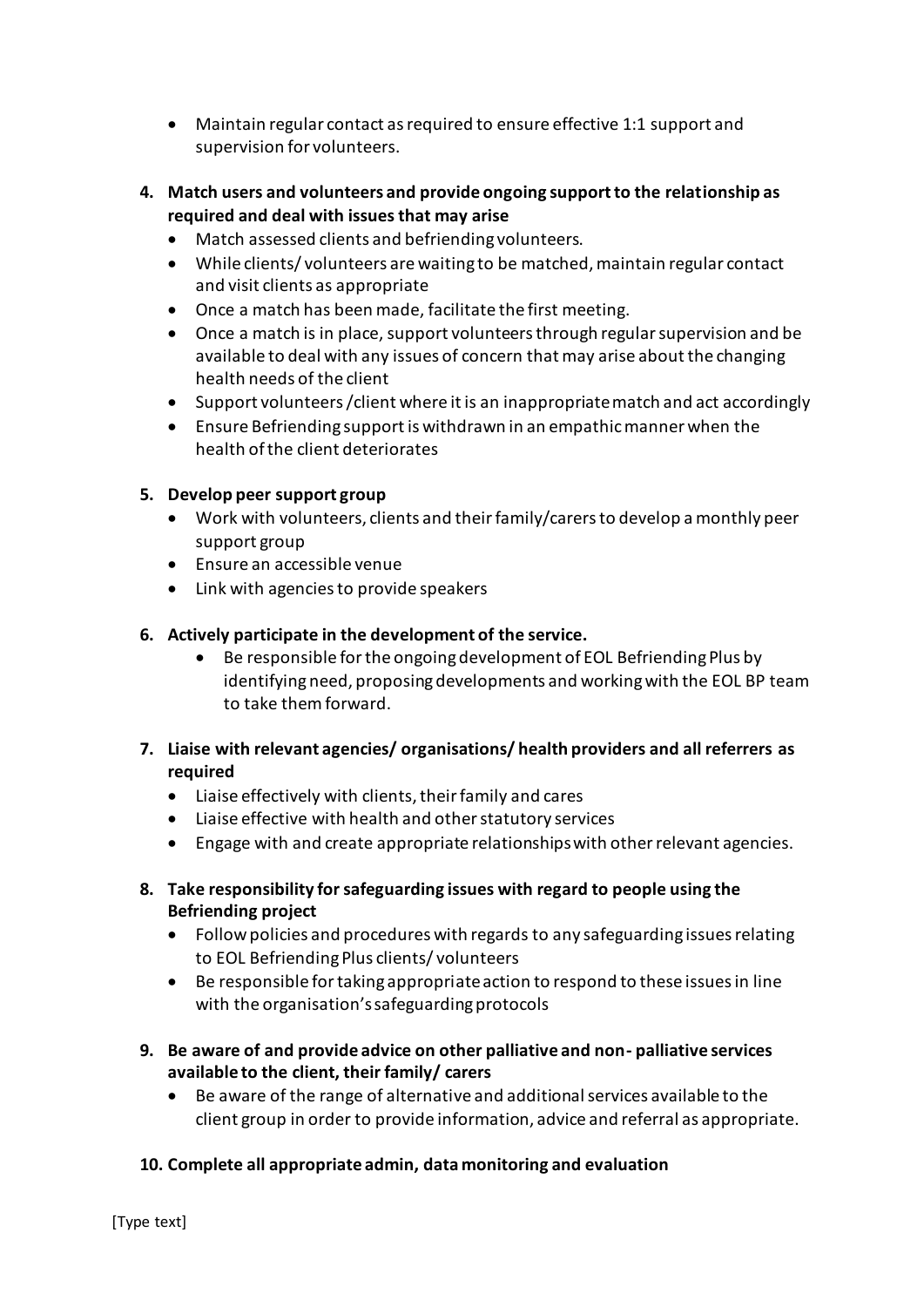- Be responsible for the administration of the Befriending project
- Ensure the accurate recording of **all** activity undertaken
- Write reports collating the data collected
- Participate with others involved in the ongoing and final evaluation of the project
- To promote the service to potential users and referral agents.
- Develop and distribute promotional materials
- Ensure DIVA entry is accurate and up to date

## **11. Participate in training and meetings**

- Attend appropriate training
- Represent EOL Befriending Plus at meetings and present to Community Partnership (CP) Leadership teams and GP management teams
- Provide regular performance feedback to CPs.

### **12. Participate in supervision and appraisal cycle**

• Keep the Line Manager updated on all aspects of the job description through supervision and appraisal.

# **13. Work as part of the wider EOL and Reducing Inequalities Team**

- Work with the other organisations involved in EOL BP delivery
- Establish and maintain links with other RIC initiatives

### **14. Abide by our Equality & Diversity policies and procedures:**

• Work within the organisation's Equality & Diversity Policy at all times, promoting anti-discriminatory practice within the context of the project

#### **15. Abide by Confidentiality and Information Governance Legislation:**

- Ensure the service is compliant with Information Governance, data protection and confidentiality policies procedures and code of conduct.
- Ensure the service is compliant with Information Governance, data protection and confidentiality policies procedures and code of conduct.

#### **16. Other Duties:**

• Undertake other such duties within the competence of the post holder which may be reasonably required from time to time